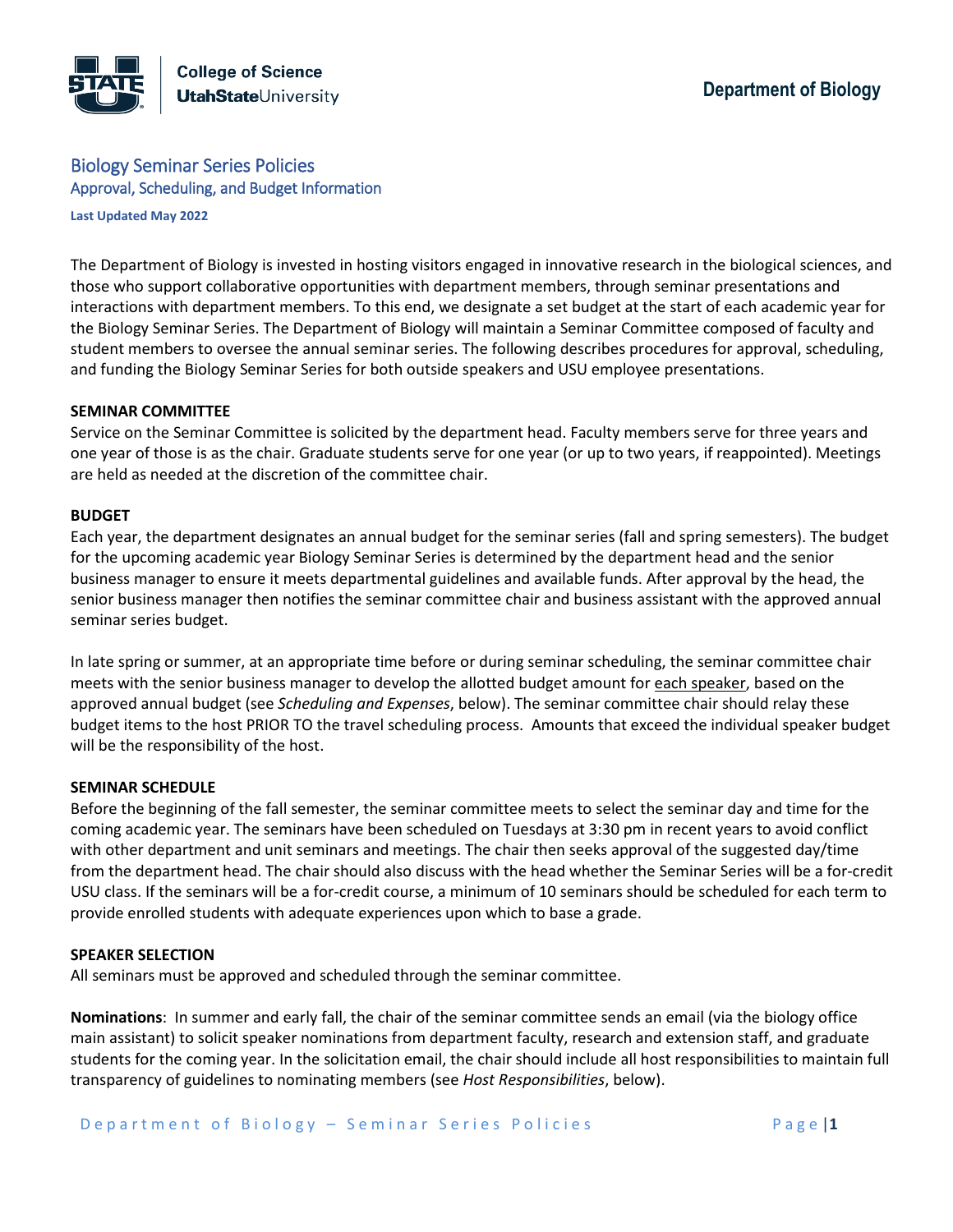Nominee names may be sent directly to the committee chair, or added to a shared document (created by the committee chair) such as a Google spreadsheet. Speaker nominations can be non-USU (academic, non-profits, state agencies, etc.) or from any USU department including Biology. They can be faculty, post-docs, research/extension associates, graduate students, etc. Within the Department of Biology, other considerations are:

- *Review***:** USU faculty may present seminars for the purpose of the third-year annual review, tenure and/or promotion review, post-tenure review, or sharing of their research. In addition, speakers may present seminars for consideration of an adjunct appointment in the department.
- *Graduate students*: Students are encouraged to present their research in the seminar series. Timely student practice presentations may include preparation for a conference, supervisory committee meeting, or defense.

By August 1, the seminar committee reviews the nominations and selects those to include in the schedule. Selections and numbers of travelling speakers are made based on funding allocations via the meeting between the chair and senior business manager (see *Budget*). The committee should also consider extra expenses with long-distance air travel.

If a nominating member is selected to invite a host, they must then sign the "Host Responsibilities Contract" (provided by the seminar chair and/or senior business manager) and return it to the committee chair. If the nominating member is unwilling or unable to meet the host responsibilities, their speaker nomination will not be considered.

**Invitation of Speakers:** After speaker selections, the Seminar Committee chair asks all prospective hosts to invite their nominated speaker(s). If the prospective host is a graduate student, the committee chair must ask the student to get approval of their faculty advisor to support the invitation and oversee adherence to the Biology Seminar Series Policies before inviting the speaker. The speaker host is responsible for all aspects of the speaker's visit.

For Department of Biology speakers, unless otherwise noted, the USU faculty member's committee chair or department head will be the host, the postdoc's supervisor will be the host, and the graduate student's advisor will be the host.

Once a semester schedule is created, either the Seminar Committee chair or Biology office should send the details (speaker name, title, date) to Joe Shope to upload to the Biology website.

## **HOST RESPONSIBILITIES AND INSTRUCTIONS**

An abbreviated version of the content below is provided in the additional document, "Host Responsibilities Contract."

Before inviting a speaker, the host have signed and returned the contract which will indicate their awareness of all responsibilities and budget requirements. If the host is a graduate student, the major advisor should also be aware and oversee that duties are carried out.

## **One Month or More Ahead:**

If flight travel is involved, the host will work with the business assistant for scheduling the speaker's travel. The host should gather and then provide the following information about the invited speaker to the business assistant, who will then create an A#, TA, and purchase the flight:

- Full legal name of speaker (as it appears on ID)
- Date of birth
- Home address
- Cell phone number and Preferred email address
- Link or pdf of requested flight itinerary including rewards or SkyMiles number (if desired)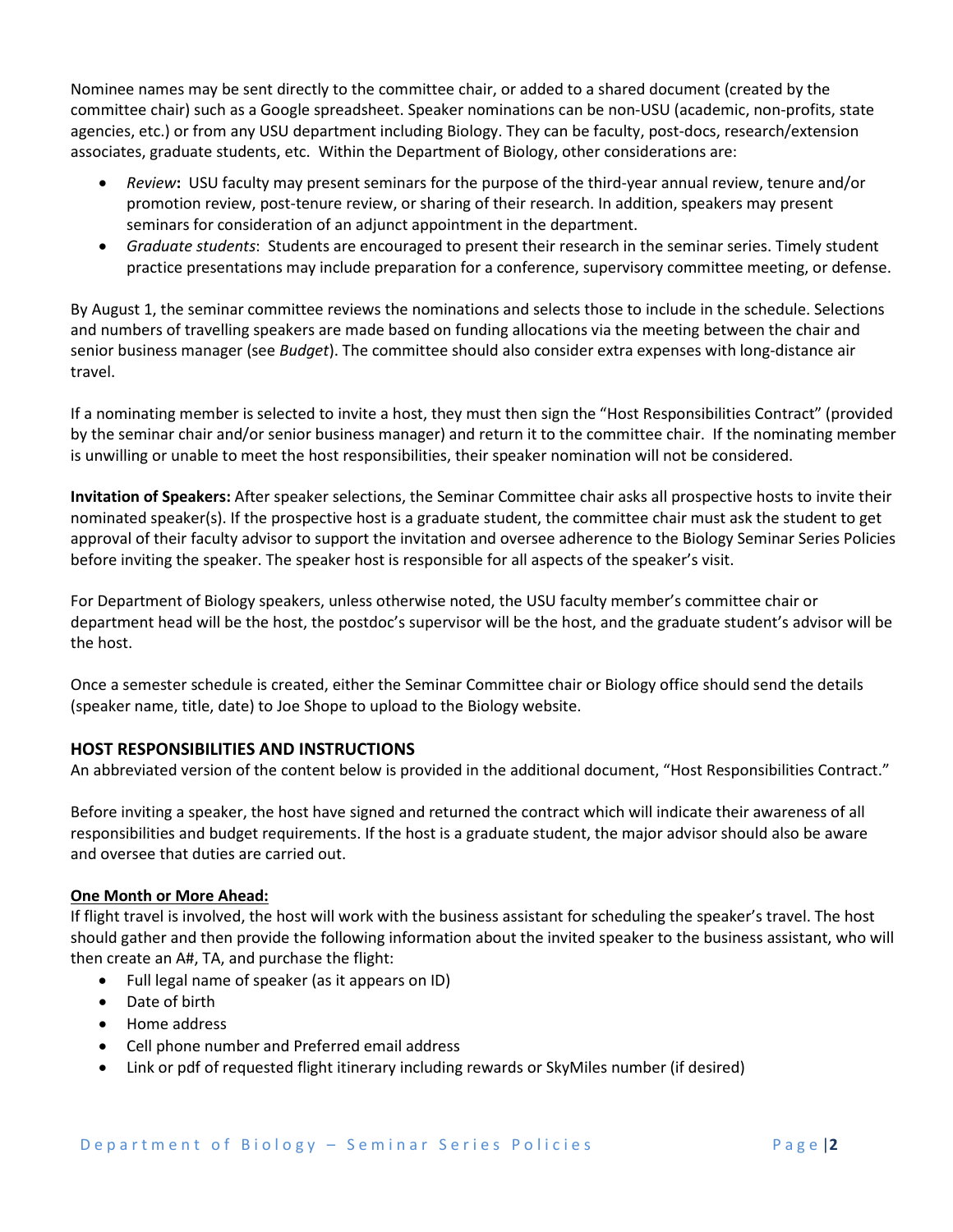Note that if reimbursement for meals, mileage, and parking is needed for the speaker, the business assistant will need to set up direct deposit information for the speaker.

Obtain a head-shot or action photo of the speaker and email it, along with the speaker's position title, affiliation, seminar title, and a brief description of the seminar content to the administrative assistant (and cc the committee chair) to ensure a flyer is created. (The administrative assistant maintains a Box folder called "Seminars" of all flyers and other docs, and the chair can be added to access that folder to make flyer edits as needed.)

## **One Week or More Ahead:**

For non-USU speakers, coordinate a schedule of one-on-one meetings with interested department or campus employees. This can be done by setting up an online form and sending the link to the administrative assistant to email out to the department. Confirm all scheduled appointments.

Communicate with the speaker:

- Inquire about needs for special accommodations
- Request speakers bring their presentation on a USB drive (to avoid tech issues)
- Inform speaker of seminar length (typically 45-50 minutes, which will allow time for questions)
- Obtain a speaker bio

Coordinate with the administrative assistant to:

- Ensure seminar flyer is emailed and/or posted to faculty and all Departments in the College of Science and others as deemed appropriate (QCNR, Ecology Center, NDFS, Psychology, AgSci, etc.).
- Determine whether more refreshments need to be purchased. The department provides coffee, tea, cups, napkins, etc. It is up to the host to purchase food items within the budgeted amount, if desired. Contact the business assistant to obtain a p-card.
- Obtain parking validation(s) to give to speakers that are driving to campus.

For a non-USU speaker, make arrangements or reservation for meals and invite guests (if desired). Note that the department cannot pay for alcohol (alcohol purchase is the responsibility of the host or individual participants). All meals must be paid for using the department p-card (see business assistant). The host must get a signed, itemized receipt for each meal (including tip) and submit it through Service Now, with "Meals and Entertainment" selected as the receipt classification. Meal costs on the p-card may not exceed the allotted meal budget.

If desired, plan a lunch with graduate students.

- Contact graduate students to sign up for the lunch, ideally those in a similar field of study as the speaker.
- Assign a host for the graduate student lunch to be responsible to pick up/return a p-card from the business assistant.
- Graduate student lunches are typically composed of 4 to 6 students and the speaker, and held on-campus (e.g., in one of the Biology conference rooms) or at a nearby restaurant.

## **A Few Days Ahead and Day of the Seminar:**

- Contact the administrative assistant to ensure that the designated seminar room is reserved and a Zoom link has been distributed, if desired. On the day of the seminar, the room should be ready 30 min before the presentation. Request IT assistance from Joe Shope or his assistant.
- Introduce the speaker.
- The administrative assistant will help set up and take down the refreshments.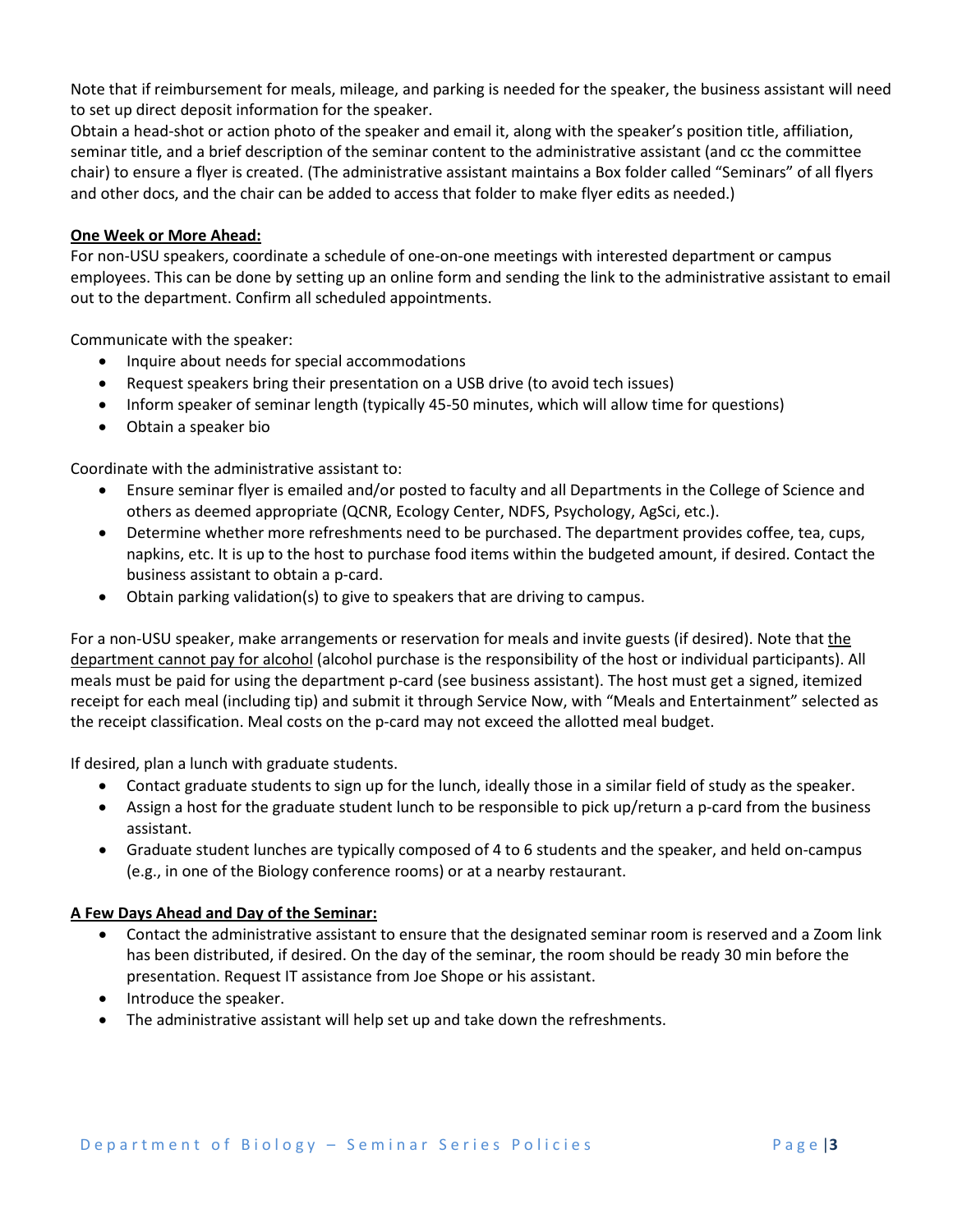## **Within One Week after the Seminar:**

- Submit receipts through Service Now. Select "Meals and Entertainment" for the receipt classification. A list of meal attendees, including affiliation, is required. Receipts must be itemized and signed by the host.
- Request all travel receipts from speaker.
- Send thank-you note to speaker.

If the speaker was virtual, contact the business assistant to determine if there is an allowance for purchasing a small appreciation gift to mail with the thank-you card. Alternatively, the department may have gifts on-hand (contact the biology administrative assistant if interested in exploring the department swag options).

## **SCHEDULING AND EXPENSES**

The committee chair notifies the host with a budgeted amount for that speaker, and then all travel details are coordinated between the speaker host and the business assistant. The Department of Biology Business Services Team will maintain a spreadsheet of each speaker's expenses (travel, meals, etc.) for each academic year's seminar series and will work with the seminar committee chair to ensure that all costs are reasonable and within budget.

## **Expenses covered by the department for non-USU Speakers**

**Travel**

- Airfare Rate must be reasonable and must meet USU purchasing and travel policies.
- Speaker's personal vehicle mileage and airport parking For driving to, and parking at, the speaker's originating airport. The business assistant will calculate mileage based on addresses and a signed parking receipt (scanned or photographed) must be emailed to the business assistant.
- Airport Pickup/Dropoff –Reserve a department vehicle from the senior business manager to pick up/drop off speaker at the Salt Lake airport. If a department vehicle is not available or a personal vehicle is more convenient, the driver will be reimbursed for personal vehicle mileage and SLC airport parking. The host may choose to drive, or can find another driver (graduate student, etc.).
- Mileage For speakers driving to campus (business assistant will calculate based on address).
- On-campus parking space For speakers driving to campus, parking validations are available through the administrative assistant for parking at the Aggie Terrace or Big Blue Terrace.
- Travel Meals The speaker may be reimbursed for inexpensive meals during travel, so long as signed, itemized receipts (including tip) are provided and meals stay within the overall speaker budget.

#### **Department Meals**

- The senior business manager and committee chair will determine a set amount (see Budget above) for department meals that will be the same for all speakers. This will cover seminar refreshments, a lunch with grad students, a host and speaker dinner and/or a social dinner with the speaker and the host's grad students and/or additional faculty member.
- If the seminar is presented virtually, the department will cover the cost of a small thank you gift (\$50 or less) from USU Book Store or PDP (using the department p-card), or may have gifts ("swag") on-hand. *Host may also purchase a gift with personal funds if the desired gift is more than \$50.*

#### **Lodging**

• One night at the University Inn - Two nights may be covered if it is necessary based on flight schedule. If there is not room at the University Inn, accommodation can be made at a hotel in town. The host may also supply the accommodations at their home if desired, but will not receive payment for the lodging.